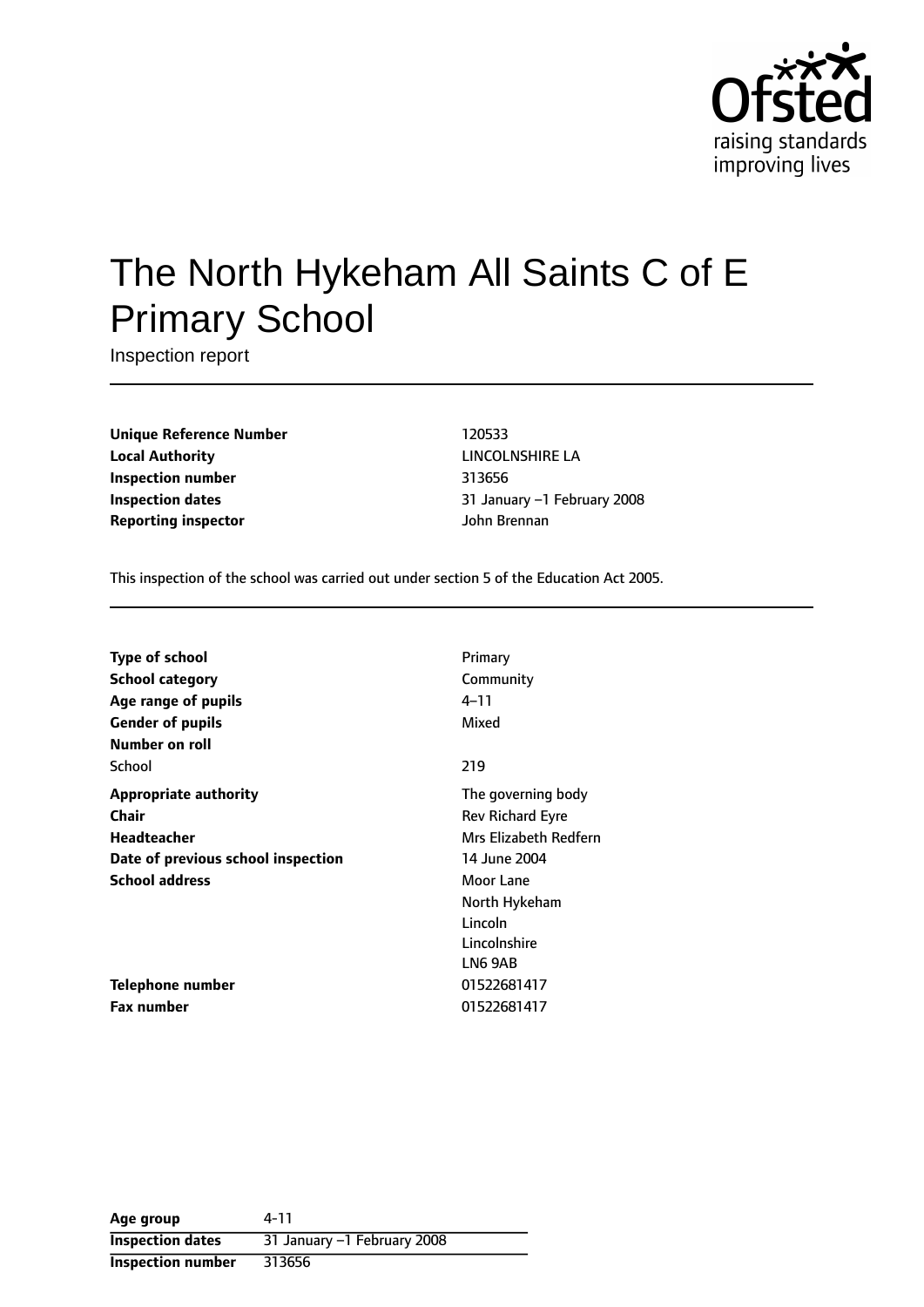© Crown copyright 2008

.

#### Website: www.ofsted.gov.uk

This document may be reproduced in whole or in part for non-commercial educational purposes, provided that the information quoted is reproduced without adaptation and the source and date of publication are stated.

Further copies of this report are obtainable from the school. Under the Education Act 2005, the school must provide a copy of this report free of charge to certain categories of people. A charge not exceeding the full cost of reproduction may be made for any other copies supplied.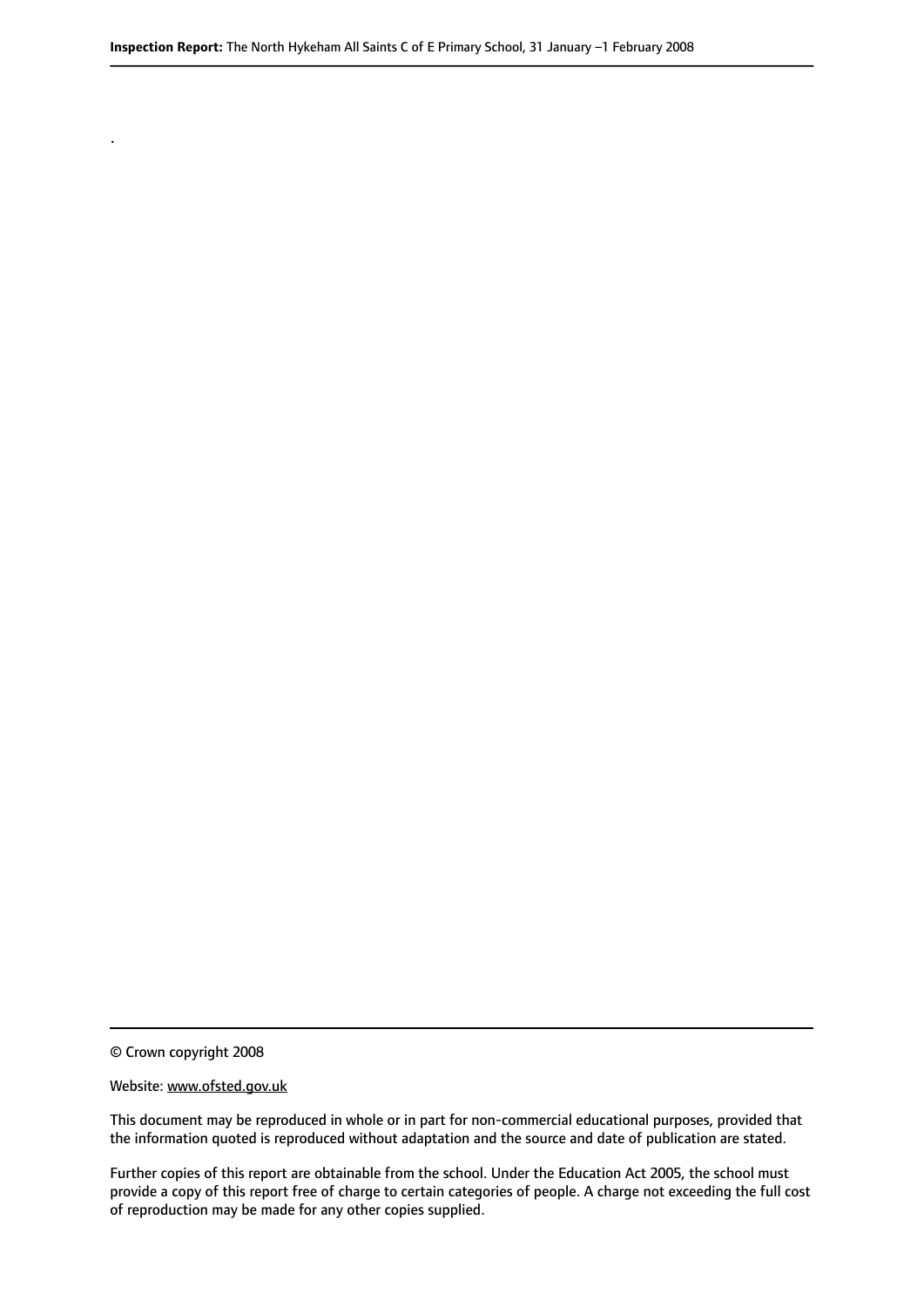# **Introduction**

The inspection was carried out by two Additional Inspectors.

### **Description of the school**

The school serves the North Hykeham area of Lincoln and the surrounding area. The economic background of pupils is mixed. The proportion of pupils entitled to free school meals is below average. Almost all pupils are of White British heritage. The proportion of pupils with learning difficulties and/or disabilities is broadly average. The proportion of pupils with statements of special educational need is broadly average. Attainment on entry to school varies from year to year but is marginally below average. The school has received the Healthy Schools award.

### **Key for inspection grades**

| Grade 1 | Outstanding  |
|---------|--------------|
| Grade 2 | Good         |
| Grade 3 | Satisfactory |
| Grade 4 | Inadequate   |
|         |              |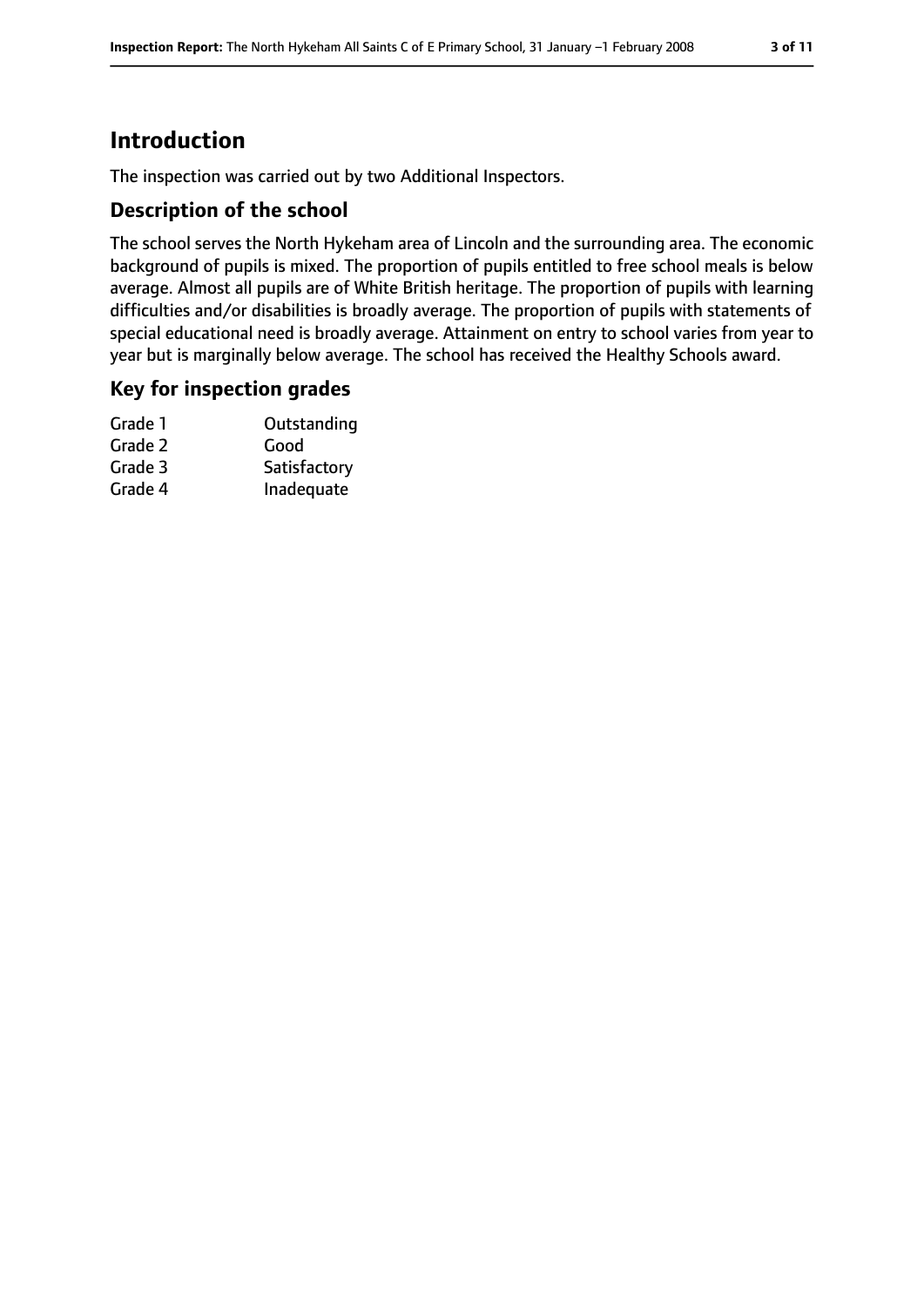# **Overall effectiveness of the school**

#### **Grade: 3**

This is a satisfactory school. Improvement since the last inspection has been satisfactory. Key issues raised then have been dealt with and standards remain largely the same. They are broadly average and pupil achievement is satisfactory. Pupils do well in reading, science and, more recently, mathematics but they are capable of achieving more in writing.

In the main pupils do better in Reception, Year 2 and Year 6 than elsewhere in the school. Teaching and learning in these classes are good and are characterised by lively and engaging tasks. Although lessons have a clear sense of purpose, teaching and learning are satisfactory overall because they do not yet consistently reflect the characteristics found in the Reception, Year 2 and Year 6 classes. The curriculum is also satisfactory. Efforts to make learning interesting by linking work across subjects are at an early stage. This is achieved well in Reception, where provision is good, and in some other classes, to ensure that key skills such as writing are developed in other subjects. Where pupils have fallen behind it is more often than not lower and middle attaining pupils. Until recently, as the headteacher says, some pupils 'slipped through the net.' A tightening of assessment procedures has helped the school spot underachieving pupils. A better-organised curriculum for literacy and numeracy, helped by the strong contribution of teaching assistants, is having a positive impact on pupil achievement. Arrangements for teaching pupils in small groups are working well with work, in the main, well matched to need. Overall, the quality of care, support and guidance given to pupils is satisfactory.

Pupils' personal development is satisfactory. Most pupils behave well, especially during lessons, and get on well with their peers. Many have taken to heart work by the school aimed at helping them understand how their actions affect others. 'Tears fell like boulders on my shoulders,' typifies the sensitive writing of some older pupils. However, despite a better understanding, not all pupils yet put principle into practice. There are times, particularly outside lessons, when some pupils become boisterous, so that overall behaviour is only satisfactory. Pupils have a good understanding of how to live a healthy lifestyle. Many are active and, through recently improved school meals, opt for healthy eating options

Leadership and management are satisfactory. There has been a strengthening of systems to help the school achieve its mission of 'valuing each child.' However, these are yet to be fully effective. Regular monitoring of teaching and improved analysis of performance give the school an accurate picture of how well it is doing. However, the strategic plan to take priorities forwards lacks detail. The governing body offers the school help but is only just beginning to ask searching questions and monitor the work of the school for itself. For example, it has not yet to responded fully to the views parents have expressed. Whilst a sizeable majority of parents express confidence in the school, a significant minority are less satisfied.

### **Effectiveness of the Foundation Stage**

#### **Grade: 2**

Children's education gets off to a good start. From a starting point marginally below expected levels children achieve well in all areas of learning. By Year 1 many reach expected levels and a significant number have gone beyond them. Key language and counting skills are woven into everyday learning and many involve children working together. Support staff and the class teacher form a strong team. Staff are skilled at teasing talk from children during the activities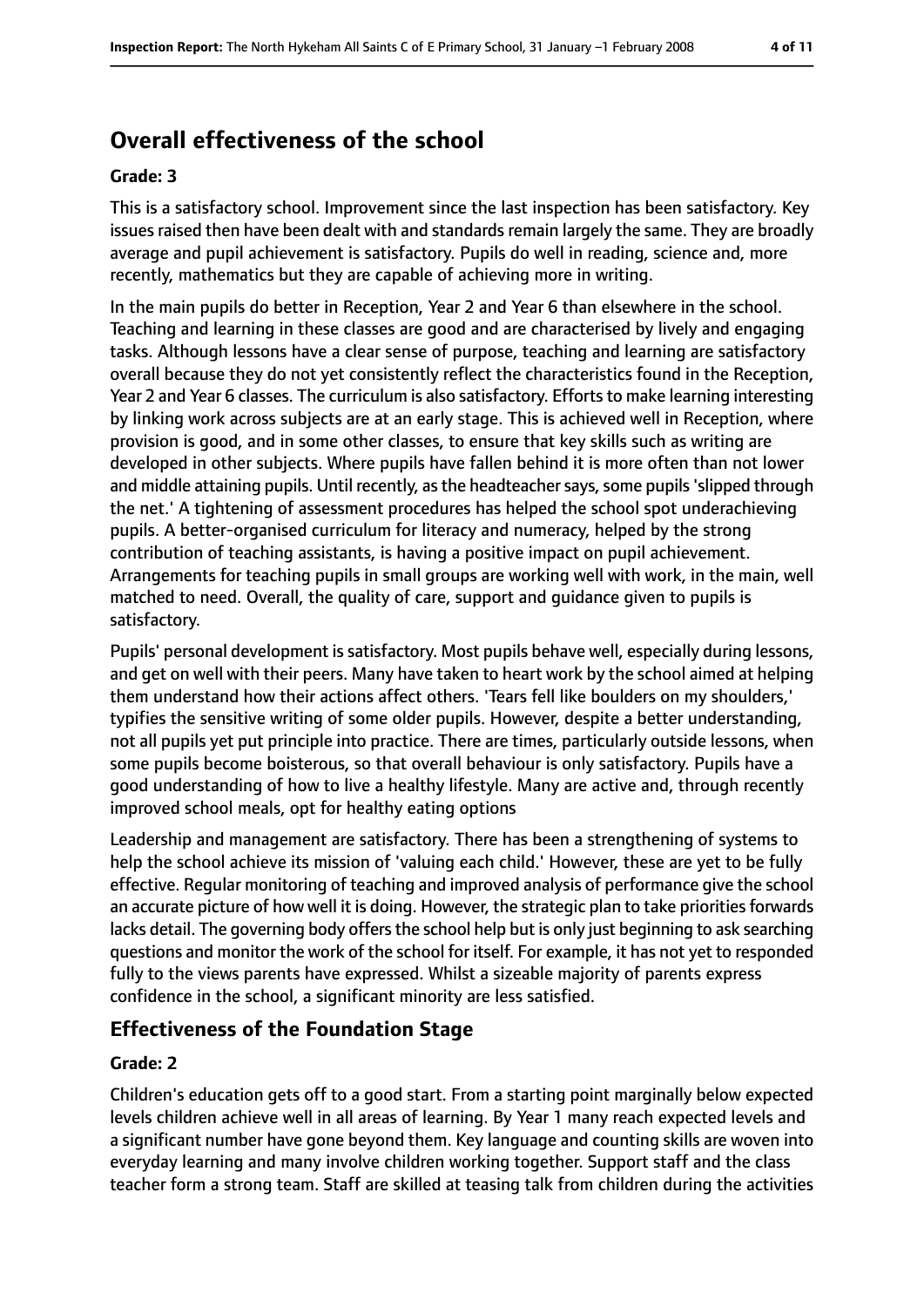they lead. A good balance is struck between learning indoors and out and between teacher-led and child-led learning. On occasion, children working independently are left to their own devices too much. They can then flit from one activity to another without getting the most from the activity or without working with other children.

## **What the school should do to improve further**

- Improve the achievement of middle and lower attaining pupils, especially in writing
- Ensure that the strategic plan is sharply focused on short term, measurable outcomes
- Ensure that school leaders and especially the governing body respond purposefully to the views of parents.

A small proportion of schools whose overall effectiveness is judged satisfactory but have areas of underperformance will receive a monitoring visit by an Ofsted Inspector before their next section 5 inspection.

# **Achievement and standards**

### **Grade: 3**

Standards overall by the end of Year 6 are broadly average. Results in the national tests at the end of Year 2 and Year 6 usually match the national average. Although pupil achievement is satisfactory, it is patchy. Children achieve well in Reception, Year 2 and in Year 6. Pupils achieve well in reading to reach above average standards but standards in writing are lower and are not as high as they once were. Concentrated efforts to improve mathematics have worked well. Standards now nudge above the average for the first time in several years and pupil achievement has quickened. The school has also met with success in science, where standards are above average. Here, as in other key subjects, the performance of higher attaining pupils compares well with the national picture. However, the needs of some middle attaining and lower attaining pupils, including pupils with the particular learning difficulties, have not until recently been given sufficient attention. Although this has now changed, progress up until this point has been mixed. As a result, some parents are pleased with the progress of their children whilst others are not.

# **Personal development and well-being**

### **Grade: 3**

Suitable opportunities for pupils to contribute to their school, through the School Council and buddy system, for example, help them to develop a sense of responsibility. Their spiritual, moral, social and cultural development is good. Pupils' spiritual development is particularly strong, but their understanding of multicultural issues weaker. Pupils are taking increasing responsibility for their work and actions. Many are able to appraise their own work and that of their peers. Older pupils, in particular, show great pride in the presentation of their work and, after mastering the use of fountain pens, say they feel 'proud' of their efforts. Most pupils enjoy their education and behave well but some still find it difficult to be self-disciplined. Pupils report some name-calling and teasing. However, they feel this is dealt with by the school. Attendance rates are satisfactory. Pupils make satisfactory progress in acquiring key skills needed for the next stage of education.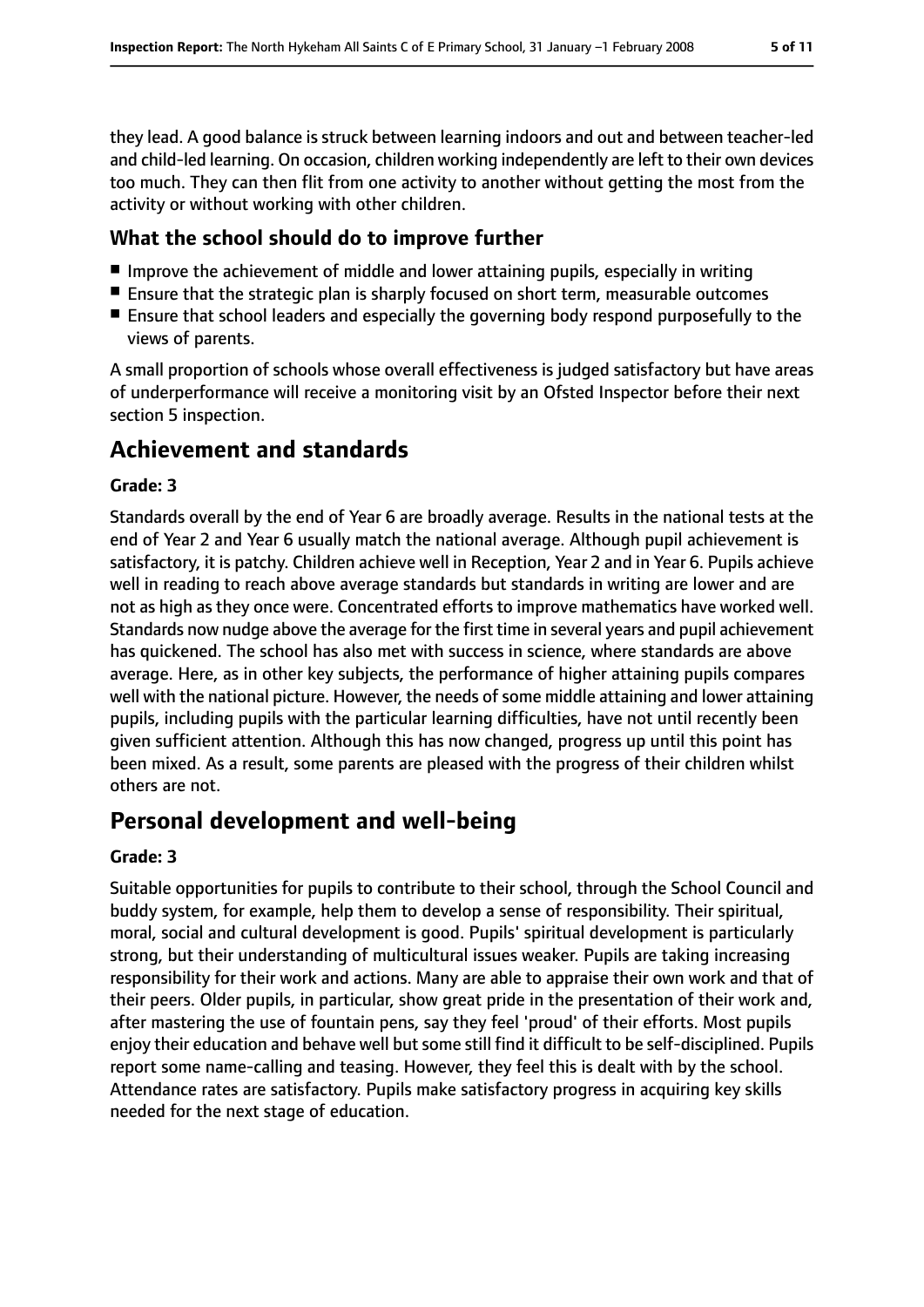# **Quality of provision**

# **Teaching and learning**

#### **Grade: 3**

Work on improving assessment procedures has resulted in lessons that have clarity of purpose and pupils knowing what is expected of them. Marking, which is increasingly evaluative, is helping pupils to reflect on the success of their work and to see what they need to do to improve. Some teaching dresses learning intentions up in engaging tasks which give pupils scope to make decisions for themselves, to devise strategies or organise their own work. When this is allied to questioning that enables pupils to explain and deepen their thinking, pupils work with relish. However, there are still occasions when teaching is concerned with giving instructions to the detriment of developing pupils' thinking. This can lead to too little pupil talk and to overly long sessions in which pupils increasingly switch off and to tasks that require too little thought.

### **Curriculum and other activities**

#### **Grade: 3**

The recent reorganisation of learning, in which pupils work in smaller groups, often taught by teaching assistants, is working well and has strengthened provision in literacy and numeracy. Provision for pupils' personal development has also been strengthened through programmes which help pupils reflect upon their own feelings and how their actions affect others. Good partnerships exist with a nearby language college to add the study of a foreign language to the curriculum. There is a satisfactory range of clubs for pupils to join and a good range of visitors and visits to enliven learning. Some efforts have been made to utilise subjects such as history and geography to help develop pupils' writing skills. However, efforts are piecemeal and are hampered by the overuse of worksheets in some classes.

#### **Care, guidance and support**

#### **Grade: 3**

Until the recent strengthening of systems to track pupils' progress more closely, some underachievement by individual pupils went unchecked. Staff now have a more detailed knowledge of the performance of individual pupils and identify underperformance speedily. Flexible pupil grouping and the more considered use of teaching assistants are helping pupils to catch up. Whilst pupils' needs are catered for in a general sense within 'booster' groups, the needs of the most vulnerable are not given sufficient thought. Individual plans are of very variable quality and are not sufficiently tailored to pupils' specific needs. Occasionally, personal plans for pupils with the most acute and learning difficulties are not effectively created and lack detail. Statutory requirements for safeguarding pupils meet the latest government guidelines. This, and the generally caring attitude of staff, mean that for the most part pupils feel safe, listened to and looked after.

# **Leadership and management**

#### **Grade: 3**

Most leaders have responded positively to a culture, stemming from the headteacher, that has reviewed leadership roles and raised aspirations. However, the impact on pupil outcomes is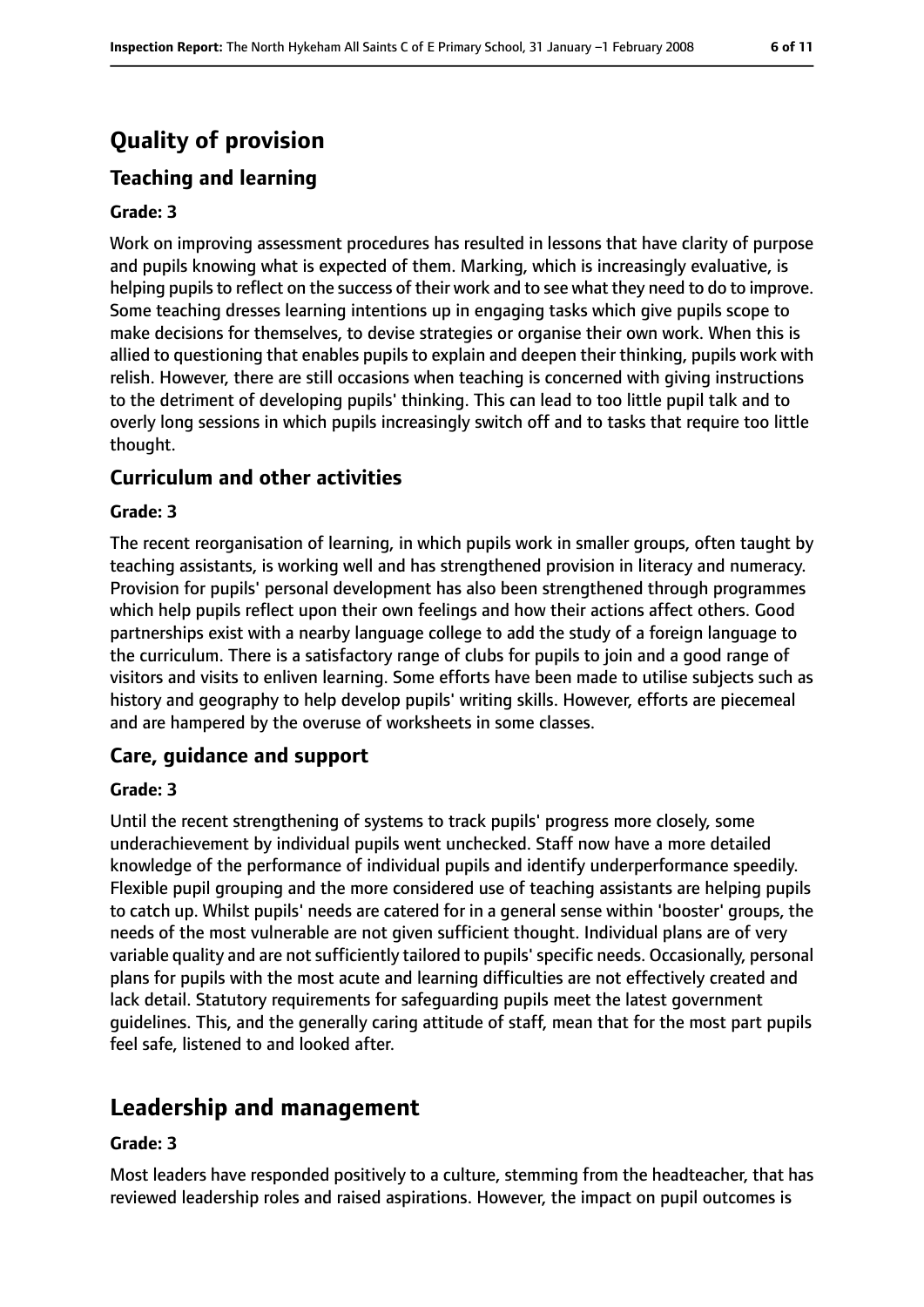mixed. The capacity to improve is, therefore, satisfactory. Regular monitoring of teaching and learning helps school leaders gain a broadly accurate picture of strengths and weaknesses. However, despite this, the strategic plan is missing some priorities. Some general approaches to boosting achievement, such as involving pupils in their own learning, have worked well but the picture for specific subjects is mixed. Where priorities, such as mathematics, have enjoyed a high profile and have been carefully planned and monitored, improvement has followed. Success criteria have been sharp and training and development time well directed. On the other hand, shortcomings in writing have not been acted on promptly enough nor given a high enough priority. Governors are supportive of the school. They are proactive in reviewing key policies and in putting together a financial and staffing plan in response to a falling roll. They are beginning to ask searching questions of the school. However, their monitoring role is yet to be closely linked to the school's strategic plan or issues most pressing for the school. Attempts have been made to seek the views of parents but the response to these has been piecemeal. As a result, some parents, understandably, feel that their views are not acted upon effectively.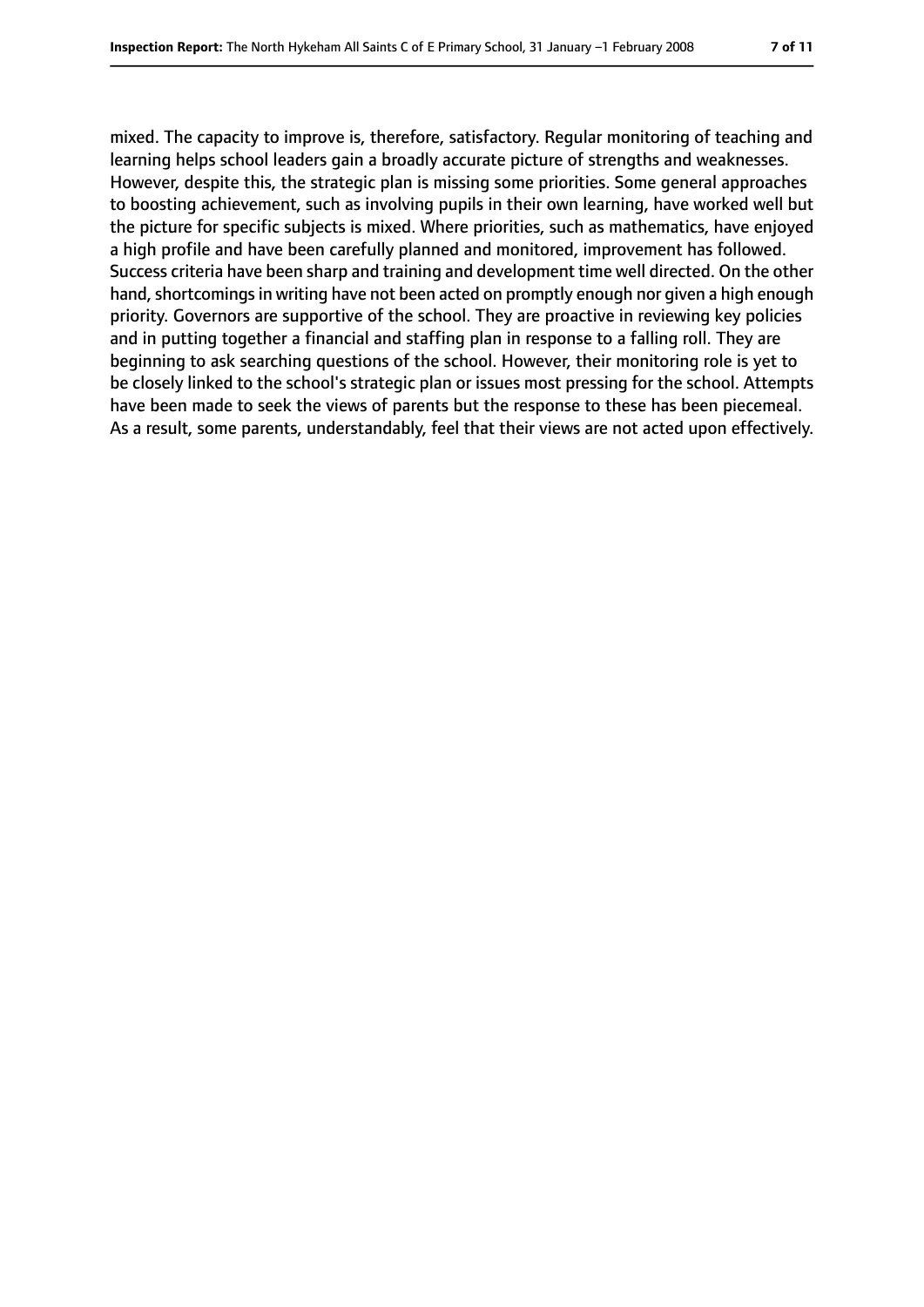**Any complaints about the inspection or the report should be made following the procedures set out in the guidance 'Complaints about school inspection', which is available from Ofsted's website: www.ofsted.gov.uk.**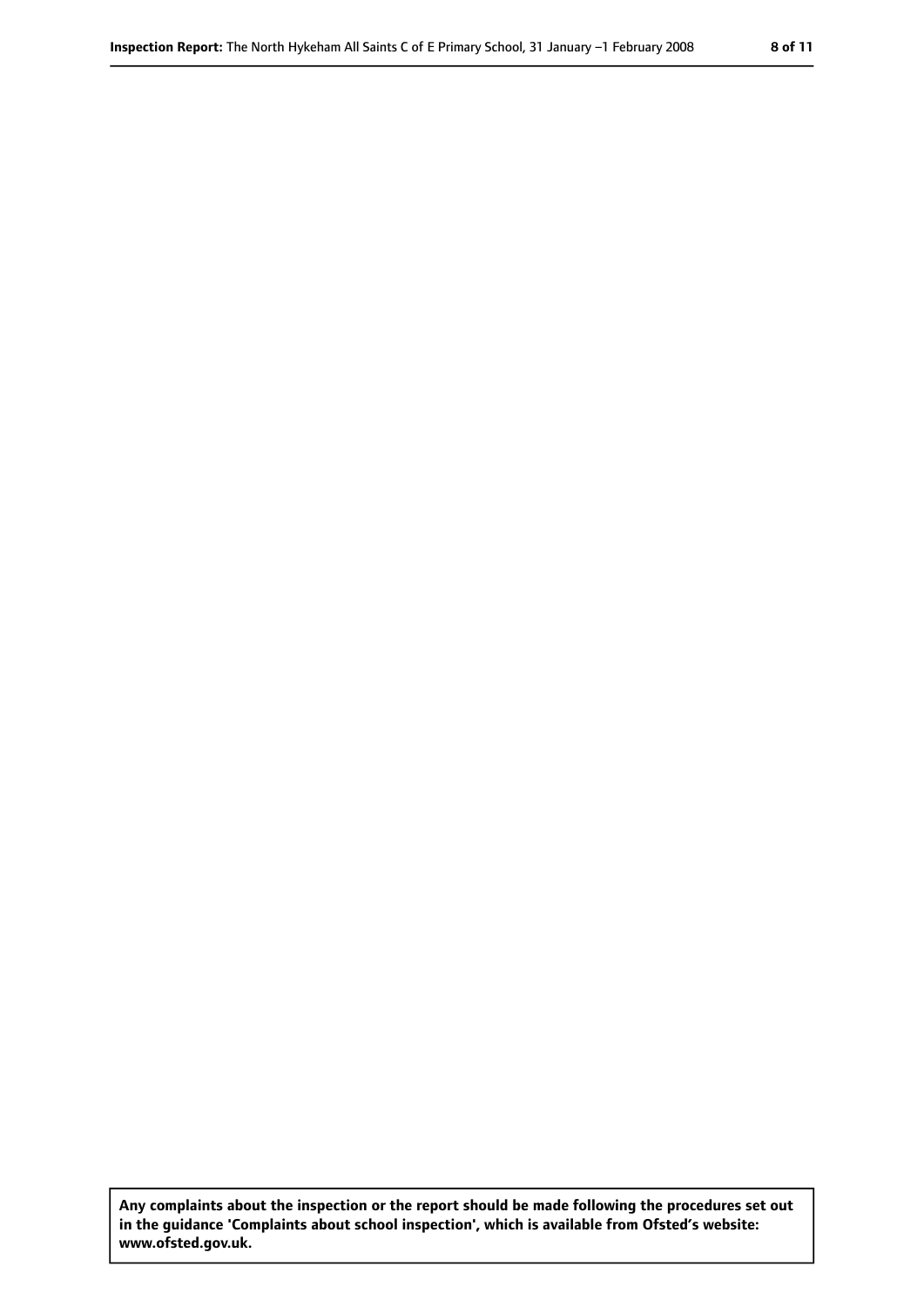# **Inspection judgements**

| $\degree$ Key to judgements: grade 1 is outstanding, grade 2 good, grade 3 satisfactory, and | School         |
|----------------------------------------------------------------------------------------------|----------------|
| arade 4 inadequate                                                                           | <b>Overall</b> |

# **Overall effectiveness**

| How effective, efficient and inclusive is the provision of education, integrated<br>care and any extended services in meeting the needs of learners? |     |
|------------------------------------------------------------------------------------------------------------------------------------------------------|-----|
| Effective steps have been taken to promote improvement since the last<br>inspection                                                                  | Yes |
| How well does the school work in partnership with others to promote learners'<br>well-being?                                                         |     |
| The effectiveness of the Foundation Stage                                                                                                            |     |
| The capacity to make any necessary improvements                                                                                                      |     |

### **Achievement and standards**

| How well do learners achieve?                                                                               |  |
|-------------------------------------------------------------------------------------------------------------|--|
| The standards <sup>1</sup> reached by learners                                                              |  |
| How well learners make progress, taking account of any significant variations between<br>groups of learners |  |
| How well learners with learning difficulties and disabilities make progress                                 |  |

# **Personal development and well-being**

| How good is the overall personal development and well-being of the<br>learners?                                  |  |
|------------------------------------------------------------------------------------------------------------------|--|
| The extent of learners' spiritual, moral, social and cultural development                                        |  |
| The extent to which learners adopt healthy lifestyles                                                            |  |
| The extent to which learners adopt safe practices                                                                |  |
| How well learners enjoy their education                                                                          |  |
| The attendance of learners                                                                                       |  |
| The behaviour of learners                                                                                        |  |
| The extent to which learners make a positive contribution to the community                                       |  |
| How well learners develop workplace and other skills that will contribute to<br>their future economic well-being |  |

### **The quality of provision**

| How effective are teaching and learning in meeting the full range of the<br>learners' needs?          |  |
|-------------------------------------------------------------------------------------------------------|--|
| How well do the curriculum and other activities meet the range of needs<br>and interests of learners? |  |
| How well are learners cared for, guided and supported?                                                |  |

#### **Annex A**

 $^1$  Grade 1 - Exceptionally and consistently high; Grade 2 - Generally above average with none significantly below average; Grade 3 - Broadly average to below average; Grade 4 - Exceptionally low.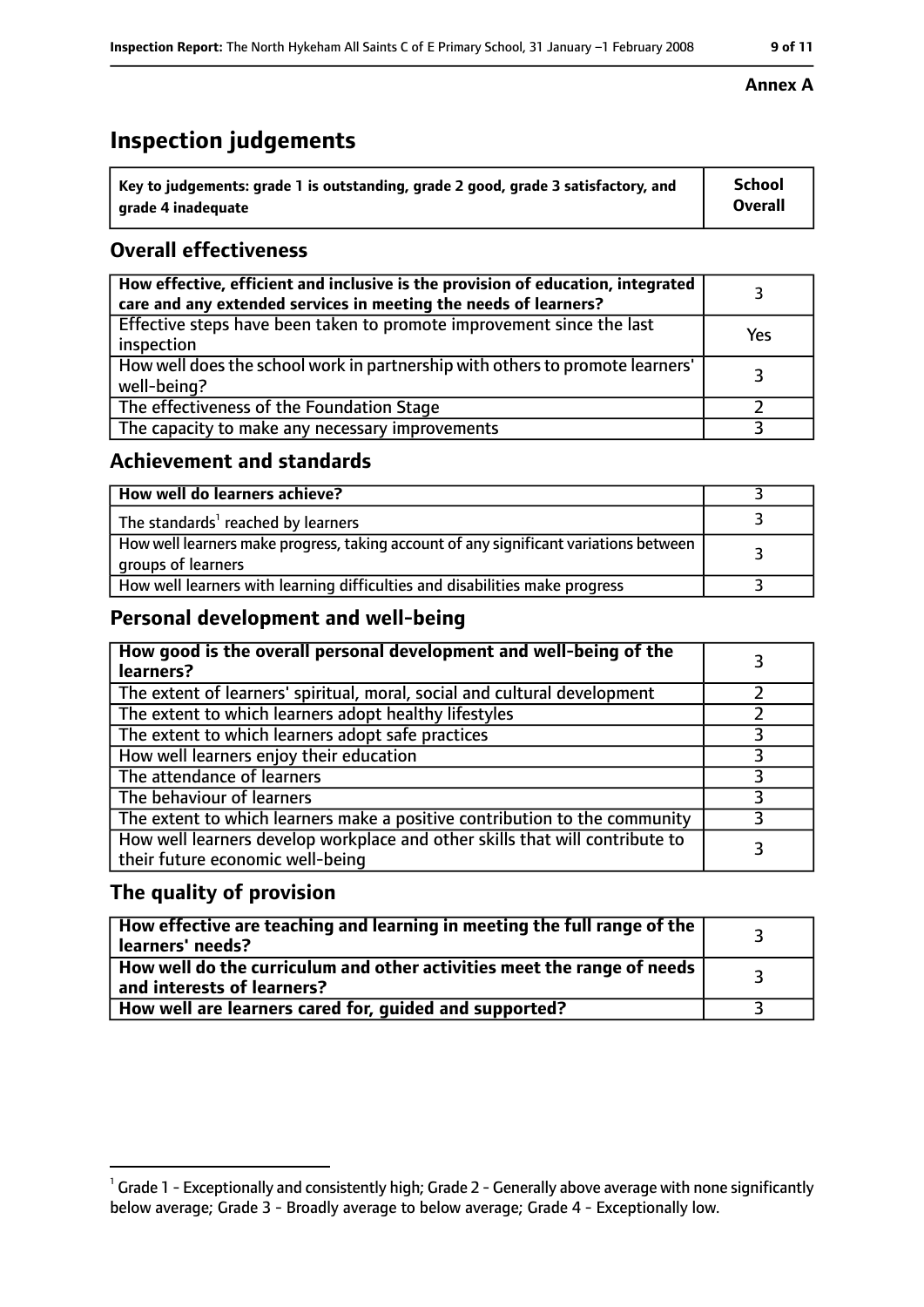#### **Annex A**

# **Leadership and management**

| How effective are leadership and management in raising achievement<br>and supporting all learners?                                              |     |
|-------------------------------------------------------------------------------------------------------------------------------------------------|-----|
| How effectively leaders and managers at all levels set clear direction leading<br>to improvement and promote high quality of care and education |     |
| How effectively leaders and managers use challenging targets to raise standards                                                                 | 3   |
| The effectiveness of the school's self-evaluation                                                                                               | 3   |
| How well equality of opportunity is promoted and discrimination tackled so<br>that all learners achieve as well as they can                     |     |
| How effectively and efficiently resources, including staff, are deployed to<br>achieve value for money                                          | 3   |
| The extent to which governors and other supervisory boards discharge their<br>responsibilities                                                  |     |
| Do procedures for safequarding learners meet current government<br>requirements?                                                                | Yes |
| Does this school require special measures?                                                                                                      | No  |
| Does this school require a notice to improve?                                                                                                   | No  |